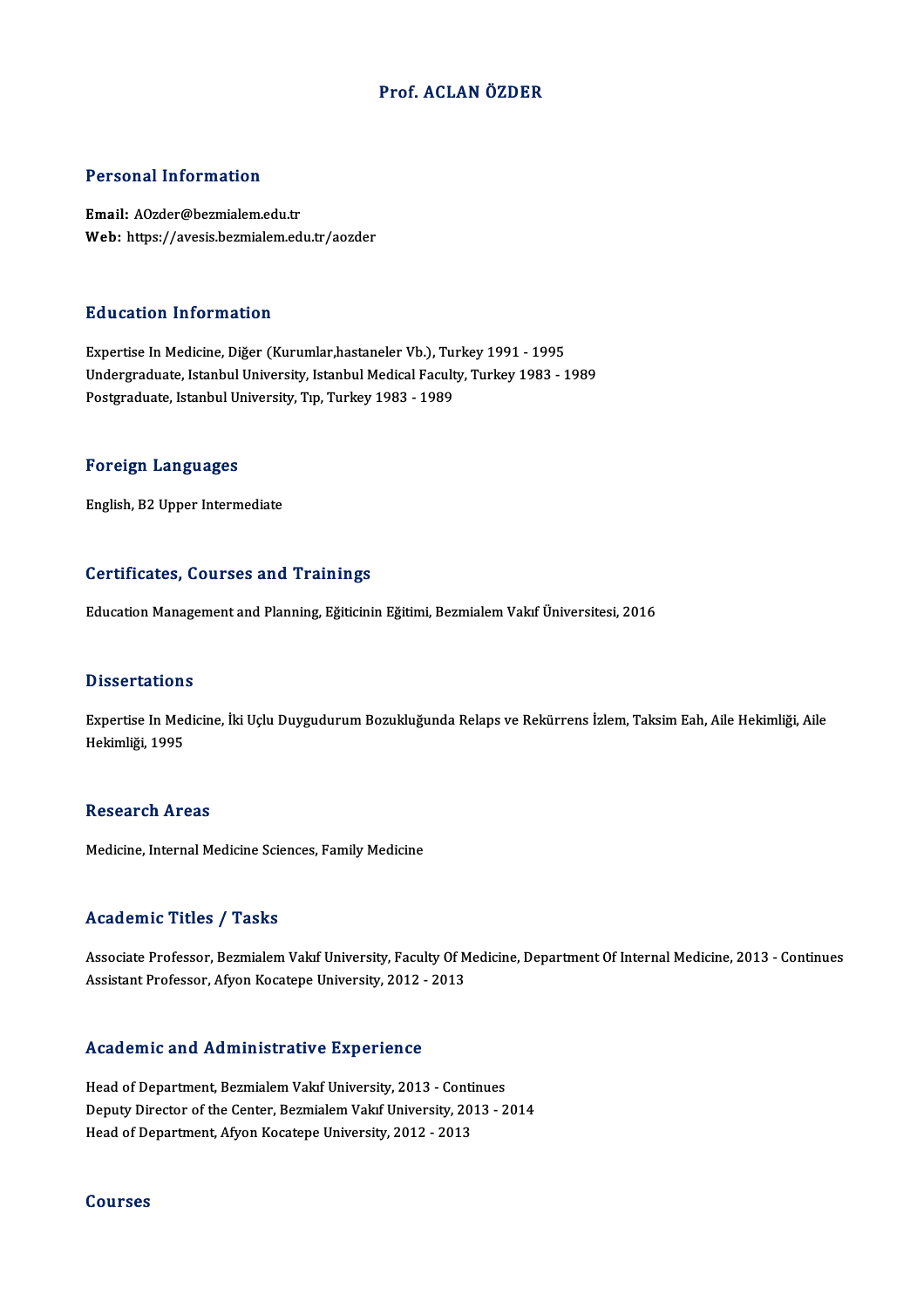Özder A., Lipid Profili ile Covid 19 Arasındaki İlişki, Expertise In Medicine, M.ÇELİKTAŞ(Student), Continues raa vasıng "rissess"<br>Özder A., Lipid Profili ile Covid 19 Arasındaki İlişki, Expertise In Medicine, M.ÇELİKTAŞ(Student), Continues<br>Özder A., ABO Kan Grubu ile COVID-19 Arasındaki İlişki, Expertise In Medicine, G.KARAGÖZLÜ( Özder A., Lipid Profili ile Covid 19 Arasındaki İlişki, Expertise In Medicine, M.ÇELİKTAŞ(Student), Continues<br>Özder A., ABO Kan Grubu ile COVID-19 Arasındaki İlişki, Expertise In Medicine, G.KARAGÖZLÜ(Student), Continue<br>Öz Özder A., ABO Kan Grubu ile COVID-19 Arasındal<br>Özder A., Nondiyabetik hasta popülasyonunda Hl<br>Expertise In Medicine, Y.KAYALI(Student), 2018<br>Özder A., Beta Talassami Minör Hastalarında Den Özder A., Nondiyabetik hasta popülasyonunda HbA1c değerinin ve koroner arter hastalığı tanısının korelasyonu,<br>Expertise In Medicine, Y.KAYALI(Student), 2018<br>Özder A., Beta Talassemi Minör Hastalarında Depresyon Sıklığı, Ex

### **Jury Memberships**

**Jury Memberships**<br>Appointment Academic Staff, Appointment Academic Staff, Tobb Ekonomi Ve Teknoloji Üniversitesi, June, 2021<br>Appointment Academic Staff, Appointment Academic Staff, Istanbul Bilim Üniversitesi, Nevember, 2 Jury Trembersmps<br>Appointment Academic Staff, Appointment Academic Staff, Tobb Ekonomi Ve Teknoloji Üniversitesi, June<br>Appointment Academic Staff, Appointment Academic Staff, İstanbul Bilim Üniversitesi, November, 2020<br>Appo Appointment Academic Staff, Appointment Academic Staff, Tobb Ekonomi Ve Teknoloji Üniversitesi, J<br>Appointment Academic Staff, Appointment Academic Staff, İstanbul Bilim Üniversitesi, November, 20<br>Appointment Academic Staff

# Appointment Academic Staff, Appointment Academic Staff, Bezmiâlem Vakıf Üniversitesi, June, 2018<br>Articles Published in Journals That Entered SCI, SSCI and AHCI Indexes

I. Precision Diagnosis of Maturity-Onset Diabetes of the Young with Next-Generation Sequencing: Findings from the MODY-IST Study in Adult Patients. Precision Diagnosis of Maturity-Onset Diabetes of the Young with Next-Generation Sequencing:<br>Findings from the MODY-IST Study in Adult Patients.<br>Aydogan H.Y. , Gul N., Demirci D. K. , Mutlu U., Gulfidan G., Arga K.Y. , Ozd

Fil<br>Ay<br>al Aydogan H. Y. , Gul N., Demirci D. K. , Mutlu U., Gulfidan G., Arga K. Y. , Ozder A., Ca<br>al.<br>Omics : a journal of integrative biology, 2022 (Journal Indexed in SCI Expanded)<br>Conrigondum to 'A noval indigator prodicts 2019

Omics : a journal of integrative biology, 2022 (Journal Indexed in SCI Expanded)

al.<br>Omics : a journal of integrative biology, 2022 (Journal Indexed in SCI Expanded)<br>II. Corrigendum to 'A novel indicator predicts 2019 novel coronavirus infection in subjects with<br>diabetes

Özder A., Yüksel Z. İ., Durdu B., Okyaltırık F., Çakırca M.

Diabetes Research And Clinical Practice, no.182, pp.109111, 2021 (Journal Indexed in SCI Expanded)

Özder A., Yüksel Z. İ. , Durdu B., Okyaltırık F., Çakırca M.<br>Diabetes Research And Clinical Practice, no.182, pp.109111, 2021 (Journal Indexed in SCI Expanded)<br>III. Determination of Genetic Changes of Rev-erb beta and Rev-Diabetes Research And Clinical Practice, no.18<br>Determination of Genetic Changes of Rev<br>Mellitus by Next-Generation Sequencing.<br>Tekst B. Kanga Demirgi D. Gul N. Satman L. O Determination of Genetic Changes of Rev-erb beta and Rev-erb alpha genes in Type 2 Die<br>Mellitus by Next-Generation Sequencing.<br>Tokat B., Kanca-Demirci D., Gul N., Satman I., Ozturk O., Ozder A., Kucukhuseyin O., Yilmaz-Ayd

Mellitus by Next-Generation Sequencing<br>Tokat B., Kanca-Demirci D., Gul N., Satman I., (<br>Gene, vol.763, 2020 (Journal Indexed in SCI)<br>Clysesylated hemoglebin A1s prodists s Tokat B., Kanca-Demirci D., Gul N., Satman I., Ozturk O., Ozder A., Kucukhuseyin O., Yilmaz-Aydogan H.<br>Gene, vol.763, 2020 (Journal Indexed in SCI)<br>IV. Glycosylated hemoglobin A1c predicts coronary artery disease in non-di

Gene, vol.763, 202<br>Glycosylated her<br>Kayali Y., Özder A.<br>JOUPNAL OF CLIN Glycosylated hemoglobin A1c predicts coronary artery disease in non-<br>Kayali Y., Özder A.<br>JOURNAL OF CLINICAL LABORATORY ANALYSIS, 2020 (Journal Indexed in SCI)<br>A novel indicater predicts 2019 novel seronarinus infection in

V. A novel indicator predicts 2019 novel coronavirus infection in subjects with diabetes JOURNAI<br>**A novel**<br>Özder A. A novel indicator predicts 2019 novel coronavirus infection in subjec<br>Özder A.<br>Diabetes Research and Clinical Practice, vol.166, 2020 (Journal Indexed in SCI)<br>The prevelence of dysmonarrhee and its effects on female univer

- Özder A.<br>Diabetes Research and Clinical Practice, vol.166, 2020 (Journal Indexed in SCI)<br>VI. The prevalence of dysmenorrhea and its effects on female university students' quality of life: what<br>sen we do in primery sere? Diabetes Research and Clinical<br>The prevalence of dysmeno<br>can we do in primary care?<br>Örder A. Seldur 7.1 The prevalence of<br>can we do in prim<br>Özder A., Salduz Z. İ.<br>INTERNATIONAL JO
	-

can we do in primary care?<br>Özder A., Salduz Z. İ.<br>INTERNATIONAL JOURNAL OF CLINICAL AND EXPERIMENTAL MEDICINE, vol.13, no.9, pp.6496-6505, 2020<br>(Jaunnal Indoved in SCI) Özder A., Salduz Z. İ.<br>INTERNATIONAL JOURN.<br>(Journal Indexed in SCI)<br>EAMILY EUNGTIONING INTERNATIONAL JOURNAL OF CLINICAL AND EXPERIMENTAL MEDICINE, vol.13, no.9, pp.6496-6505, 2020<br>(Journal Indexed in SCI)<br>VII. FAMILY FUNCTIONING AMONG PATIENTS WITH TYPE 2 DIABETES MELLITUS IN PRIMARY CARE IN

## (Journal I)<br>FAMILY<br>TURKEY<br>Özden A FAMILY FUNCTION<br>TURKEY<br>Özder A., Salduz Z. İ.<br>ACTA MEDICA MEDI TURKEY<br>Özder A., Salduz Z. İ.<br>ACTA MEDICA MEDITERRANEA, vol.36, no.4, pp.2499-2506, 2020 (Journal Indexed in SCI)

VIII. Association between nutritional status and Modic classification in degenerative disc disease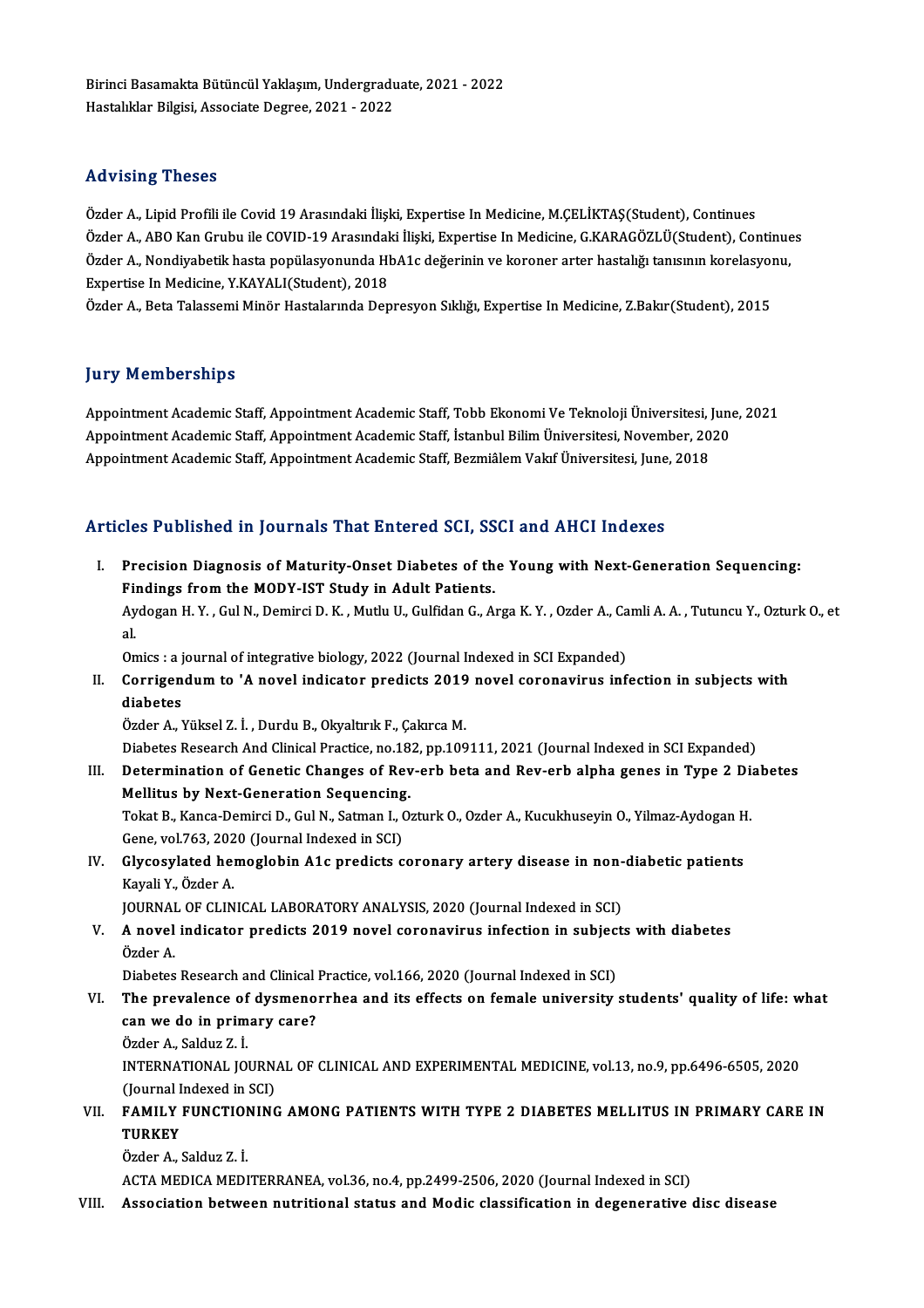Seyithanoglu H., Aydin T., Taspınar O., Camlı A., Kızıltan H., Eris A. H. , Hocaoglu I. T. , Ozder A., Denızlı E., Kepekcı M.,<br>et el Seyit<br>et al.<br>IOUP Seyithanoglu H., Aydin T., Taspınar O., Camlı A., Kızıltan H., Eris A. H. , Hocaoglu I. T. , Ozder A., Den<br>et al.<br>JOURNAL OF PHYSICAL THERAPY SCIENCE, vol.28, pp.1250-1254, 2016 (Journal Indexed in SCI)<br>THE WELL BEING AND

## et al.<br>JOURNAL OF PHYSICAL THERAPY SCIENCE, vol.28, pp.1250-1254, 2016 (Journal Indexed in SCI)<br>IX. THE WELL-BEING AND DEPRESSION STATUS OF DIABETIC PATIENTS IN PRIMARY HEALTH CARE<br>Order A JOURNAL OF PHYSICAL THERAPY SCIENCE, vol.28, pp.1250-1254, 2016 (Journal Indexed in SCI)<br>THE WELL-BEING AND DEPRESSION STATUS OF DIABETIC PATIENTS IN PRIMARY HE.<br>Ozder A.<br>ACTA MEDICA MEDITERRANEA, vol.31, no.1, pp.23-29, 2 THE WELL-BEING AND DEPRESSION STATUS OF DIABETIC PATIENTS IN PRI<br>Ozder A.<br>ACTA MEDICA MEDITERRANEA, vol.31, no.1, pp.23-29, 2015 (Journal Indexed in SCI)<br>STATUS OF VITAMIN D AMONC TURKISH ADIU TS WITH TYPE 2 DIABETES M

## Ozder A.<br>ACTA MEDICA MEDITERRANEA, vol.31, no.1, pp.23-29, 2015 (Journal Indexed in SCI)<br>X. STATUS OF VITAMIN D AMONG TURKISH ADULTS WITH TYPE 2 DIABETES MELLITUS IN PRIMARY<br>HEALTH CARE ACTA MEDICA M<br><mark>STATUS OF VIT</mark><br>HEALTH CARE<br>Order A. Eker H STATUS OF VITAMIN D AMON<br>HEALTH CARE<br>Ozder A., Eker H. H. , BILGINC M.<br>ACTA MEDICA MEDITERRANEA H<mark>EALTH CARE</mark><br>Ozder A., Eker H. H. , BILGINC M.<br>ACTA MEDICA MEDITERRANEA, vol.31, no.2, pp.229-236, 2015 (Journal Indexed in SCI)<br>THE PREVALENCE OF EXCESSIVE DAVTIME SLEEPINESS AMONC ACADEMIC PL

### Ozder A., Eker H. H. , BILGINC M.<br>ACTA MEDICA MEDITERRANEA, vol.31, no.2, pp.229-236, 2015 (Journal Indexed in SCI)<br>XI. THE PREVALENCE OF EXCESSIVE DAYTIME SLEEPINESS AMONG ACADEMIC PHYSICIANS AND ITS<br>IMBACT ON THE QUALITY ACTA MEDICA MEDITERRANEA, vol.31, no.2, pp.229-236, 2015 (Journal Indexed in the PREVALENCE OF EXCESSIVE DAYTIME SLEEPINESS AMONG ACADEN<br>IMPACT ON THE QUALITY OF LIFE AND OCCUPATIONAL PERFORMANCE<br>Order A. Eker H. H. THE PREVALENCI<br>IMPACT ON THE (<br>Ozder A., Eker H. H.<br>INTERNATIONAL IC IMPACT ON THE QUALITY OF LIFE AND OCCUPATIONAL PERFORMANCE<br>Ozder A., Eker H. H.<br>INTERNATIONAL JOURNAL OF OCCUPATIONAL MEDICINE AND ENVIRONMENTAL HEALTH, vol.28, no.4, pp.721-<br>720–2015 (Journal Indoved in SCD Ozder A., Eker H. H.<br>INTERNATIONAL JOURNAL OF OCCI<br>730, 2015 (Journal Indexed in SCI)<br>Wielense related behevieurs am

## INTERNATIONAL JOURNAL OF OCCUPATIONAL MEDICINE AND ENVIRONMENTAL HEALTH, vol.2<br>730, 2015 (Journal Indexed in SCI)<br>XII. Violence related behaviours among adolescent students and factors affecting thereto<br>Flion H. H. Teedemi 730, 2015 (Journal Indexed in SCI)<br>XII. Violence related behaviours among adolescent students and factors affecting thereto<br>Eker H. H. , Tasdemir M., Ulger Z., ÖZDER A.

African Journal of Psychiatry (South Africa), vol.18, no.2, 2015 (Journal Indexed in SCI Expanded)

### Eker H. H. , Tasdemir M., Ulger Z., ÖZDER A.<br>African Journal of Psychiatry (South Africa), vol.18, no.2, 2015 (Journal Indexed in SCI Expanded)<br>XIII. Lipid profile abnormalities seen in T2DM patients in primary healthc African<br>Lipid<br>study<br>Order Li<mark>pid pr</mark><br>study<br>Ozder A.<br>Lipins P study<br>Ozder A.<br>LIPIDS IN HEALTH AND DISEASE, vol.13, 2014 (Journal Indexed in SCI)

### Ozder A.<br>LIPIDS IN HEALTH AND DISEASE, vol.13, 2014 (Journal Indexed in SCI)<br>XIV. EXCESSIVE DAYTIME SLEEPINESS AMONG TURKISH PUBLIC TRANSPORTATION DRIVERS: A RISK FOR<br>ROAD TRAEEIC ACCIDENTS? LIPIDS IN HEALTH AND DISEAS<br>EXCESSIVE DAYTIME SLEEPI<br>ROAD TRAFFIC ACCIDENTS?<br>Order A. Gunav E. Eker H. H. J.II EXCESSIVE DAYTIME SLEEPINESS A.<br>ROAD TRAFFIC ACCIDENTS?<br>Ozder A., Gunay E., Eker H. H. , Ulasli S. S.<br>ACTA MEDICA MEDITERRANEA, vol 30, r ROAD TRAFFIC ACCIDENTS?<br>Ozder A., Gunay E., Eker H. H. , Ulasli S. S.<br>ACTA MEDICA MEDITERRANEA, vol.30, no.5, pp.1121-1128, 2014 (Journal Indexed in SCI)

## Ozder A., Gunay E., Eker H. H. , Ulasli S. S.<br>ACTA MEDICA MEDITERRANEA, vol.30, no.5, pp.1121-1128, 2014 (Journal Indexed in SCI)<br>XV. Anxiety levels among Turkish public transportation drivers: a relation to restless l ACTA MEDICA MED<br><mark>Anxiety levels am</mark><br>Ozder A., Eker H. H.<br>INTERNATIONAL IC Anxiety levels among Turkish public transportation drivers: a relation to restless legs syndrom<br>Ozder A., Eker H. H.<br>INTERNATIONAL JOURNAL OF CLINICAL AND EXPERIMENTAL MEDICINE, vol.7, no.6, pp.1577-1584, 2014<br>(Journal Ind

Ozder A., Eker H. H.<br>INTERNATIONAL JOURN.<br>(Journal Indexed in SCI)<br>Quality of life and sati INTERNATIONAL JOURNAL OF CLINICAL AND EXPERIMENTAL MEDICINE, vol.7, no.6, pp.1577-1584, 2014<br>(Journal Indexed in SCI)<br>XVI. Quality of life and satisfaction with treatment in subjects with type 2 diabetes: results from prim

## (Journal Indexed in SCI)<br>Quality of life and sati<br>health care in Turkey<br>Order A SEKEROCLUM Quality of life and satisfaction w<br>health care in Turkey<br>Ozder A., SEKEROGLU M., Eker H. H.<br>INTERNATIONAL JOURNAL OF CLIN

Ozder A., SEKEROGLU M., Eker H. H.

health care in Turkey<br>Ozder A., SEKEROGLU M., Eker H. H.<br>INTERNATIONAL JOURNAL OF CLINICAL AND EXPERIMENTAL MEDICINE, vol.7, no.12, pp.5715-5722, 2014<br>(Journal Indexed in SCI) INTERNATIONAL JOURNAL OF CLINICAL AND EXPERIMENTAL MEDICINE, vol.7, no.12, pp.5715-5722, 2014<br>(Journal Indexed in SCI)<br>XVII. Investigation of mean platelet volume in patients with type 2 diabetes mellitus and in subjects w

## (Journal Indexed in SCI)<br>Investigation of mean platelet volume in patients with type 2 diabetes<br>impaired fasting glucose: a cost-effective tool in primary health care?<br>Order A. Fler H. H. **Investigation of n<br>impaired fasting :<br>Ozder A., Eker H. H.<br>INTERNATIONAL IC** impaired fasting glucose: a cost-effective tool in primary health care?<br>Ozder A., Eker H. H.<br>INTERNATIONAL JOURNAL OF CLINICAL AND EXPERIMENTAL MEDICINE, vol.7, no.8, pp.2292-2297, 2014<br>(Journal Indoved in SCD

Ozder A., Eker H. H.<br>INTERNATIONAL JOURN.<br>(Journal Indexed in SCI)<br>Nutritional Evaluation INTERNATIONAL JOURNAL OF CLINICAL AND EXPERIMEN<br>(Journal Indexed in SCI)<br>XVIII. Nutritional Evaluation of Patients with Disk Hernia<br>Sovithangely H. AVDINT, Tecnings O. Camli A. Virilton H

(Journal Indexed in SCI)<br><mark>Nutritional Evaluation of Patients with Disk Hernia</mark><br>Seyithanoglu H., AYDIN T., Taspinar O., Camli A., Kiziltan H., ERİŞ A. H. , Hocaoglu I. T. , Ozder A., Denizli E., Kepekci<br>M. et al **Nutritic<br>Seyithan<br>M., et al.<br>CUNICA** Seyithanoglu H., AYDIN T., Taspinar O., Camli A., Kiziltan H., ERİŞ A. H. , Hocaoglu I. T. , Ozder A.,<br>M., et al.<br>CLINICAL AND EXPERIMENTAL RHEUMATOLOGY, vol.32, no.4, 2014 (Journal Indexed in SCI)<br>Symptomatic Osteonograpi

## M., et al.<br>CLINICAL AND EXPERIMENTAL RHEUMATOLOGY, vol.32, no.4, 2014 (Journal Indexed in SCI)<br>XIX. Symptomatic Osteonecrosis of the Bilateral Femoral Head in a Patient Treated with Cyclosporine CLINICAL AND EXPERIMENTAL RHEUMATOLOGY, vol.32, no.4, 2014 (Journal Indexed in SCI)<br>S**ymptomatic Osteonecrosis of the Bilateral Femoral Head in a Patient Treated with Cyclosporine<br>AYDIN T., Taspinar O., Camli A., Demir S.** Sy<br>AY<br>al AYDIN T., Taspinar O., Camli A., Demir S. E. , Kepekci M., Kiziltan H., ERİŞ A. H. , Hocaoglu I. T. , C<br>al.<br>CLINICAL AND EXPERIMENTAL RHEUMATOLOGY, vol.32, no.4, 2014 (Journal Indexed in SCI)<br>Sanaanania Assessment in Patie

al.<br>CLINICAL AND EXPERIMENTAL RHEUMATOLOGY, vol.32, no.4, 2014 (Journal Indexed in SCI)<br>XX. Sarcopenia Assessment in Patients with Type 2 Diabetes Mellitus

CLINICAL AND EXPERIMENTAL RHEUMATOLOGY, vol.32, no.4, 2014 (Journal Indexed in SCI)<br>Sarcopenia Assessment in Patients with Type 2 Diabetes Mellitus<br>AYDIN T., Taspinar O., Camli A., Ozder A., Kiziltan H., ERİŞ A. H. , Hocao Sarcopenia Assessment in Patients with Type 2 Diabetes Mellitus<br>AYDIN T., Taspinar O., Camli A., Ozder A., Kiziltan H., ERİŞ A. H. , Hocaoglu I. T. , Kepekci M., Der<br>CLINICAL AND EXPERIMENTAL RHEUMATOLOGY, vol.32, no.4, 20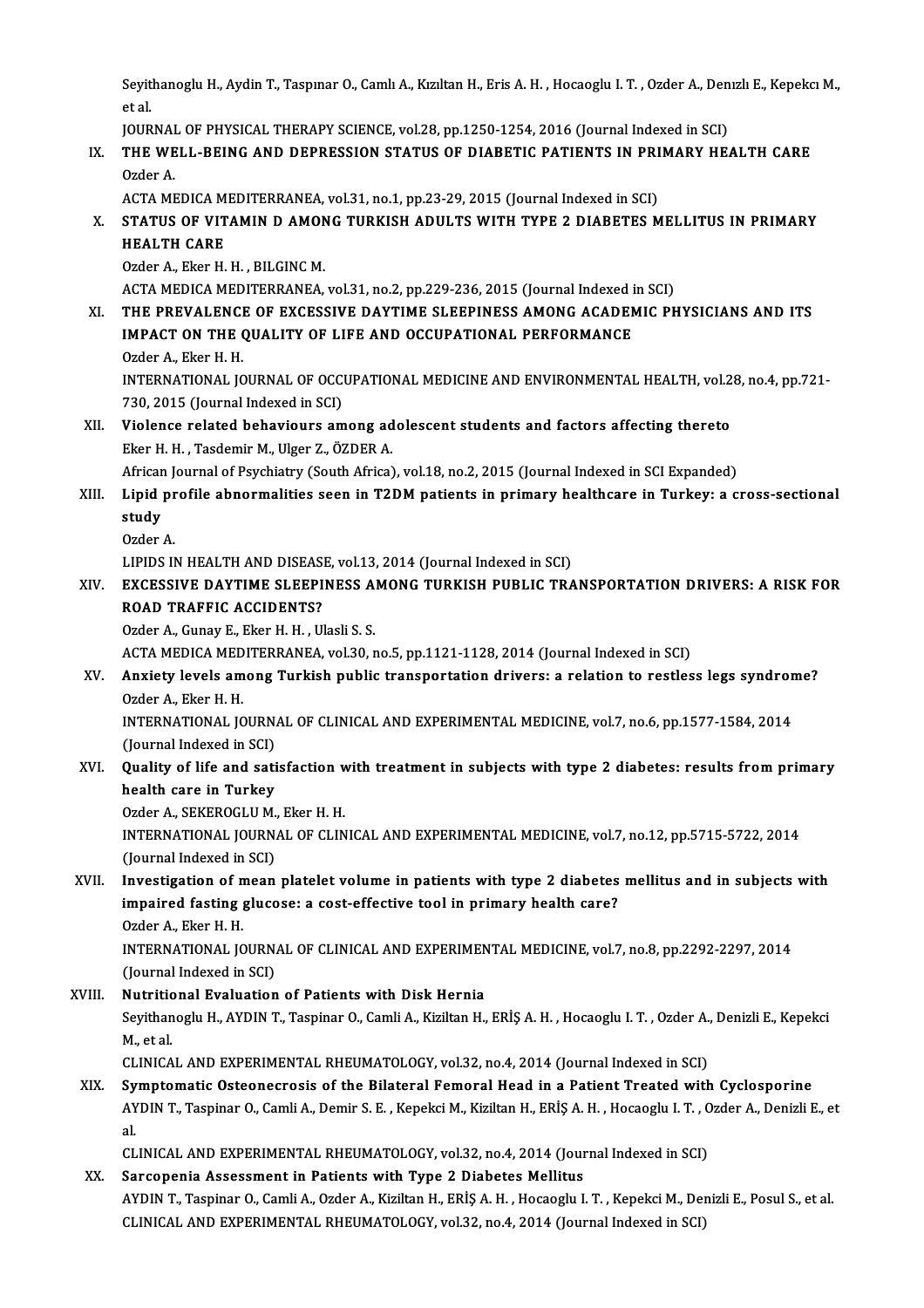XXI. Medical waste management training for healthcare managers - a necessity? Ozder A., TEKER B., Eker H. H., Altindis S., KOCAAKMAN M., Karabay O. Medical waste management training for healthcare managers - a necessity?<br>Ozder A., TEKER B., Eker H. H. , Altindis S., KOCAAKMAN M., Karabay O.<br>JOURNAL OF ENVIRONMENTAL HEALTH SCIENCE AND ENGINEERING, vol.11, 2013 (Journal XXII. METABOLIC SYNDROME IN COLLECTION AND DISPOSAL OF SOLID WASTE SECTOR JOURNAL OF ENVIRONMENTAL HEALTH SCIENCE AND ENGINEERING, vol.11, 2013 (Journal)<br>METABOLIC SYNDROME IN COLLECTION AND DISPOSAL OF SOLID WASTE SECT<br>Eker H. H. , BAYRAKTARLI R. Y. , Issever H., Ulas T., Erelel M., ESER A., OZ INTERNATIONAL JOURNAL OF OCCUPATIONAL MEDICINE AND ENVIRONMENTAL HEALTH, vol.25, no.1, pp.14-21,<br>2012 (Journal Indexed in SCI) Eker H. H., BAYRAKTARLI R. Y., Issever H., Ulas T., Erelel M., ESER A., OZDILLI K., Ozder A.

### Articles Published in Other Journals

- rticles Published in Other Journals<br>I. Flurbiprofene bağlı tek taraflı perioküler kanama: Nadir bir ilaç yan etkisi<br>. Yüksel 7. İ. Özder A *Yüksel Tabilisted III*<br>Flurbiprofene bağ<br>Yüksel Z. İ. , Özder A.<br>Türkiye Aile Hekimliğ Flurbiprofene bağlı tek taraflı perioküler kanama: Nadir bir ilaç yan etkisi<br>Yüksel Z. İ. , Özder A.<br>Türkiye Aile Hekimliği Dergisi, vol.23, no.4, pp.186-190, 2019 (Other Refereed National Journals)<br>Pir Üniversitenin Giris Yüksel Z. İ. , Özder A.<br>Türkiye Aile Hekimliği Dergisi, vol.23, no.4, pp.186-190, 2019 (Other Refereed National Journals)<br>II. Bir Üniversitenin Girişimsel Olmayan AraştırmalarEtik Kuruluna Yapılan Başvurularda Eksiklik Türkiye Aile Hekimliği Dergisi<br>Bir Üniversitenin Girişims<br>veSıklıkla Yapılan Hatalar<br>MERAL İ. ASTI T. SOVSALÖ Bir Üniversitenin Girişimsel Olmayan AraştırmalarEtik Kuruluna Yapılan Başvurulard<br>veSıklıkla Yapılan Hatalar<br>MERAL İ., AŞTI T., SOYSAL Ö., YILDIRIM N., ÖZÇELİK S., AYDIN T., AKBAŞ F., TEMEL B., ÖZDER A.,<br>PÜVÜKPINAPRASILLN veSıklıkla Yapılan Hatalar<br>MERAL İ., AŞTI T., SOYSAL Ö.,<br>BÜYÜKPINARBAŞILI N., et al.<br>Turkiye Klinikleri I Med Ethia MERAL İ., AŞTI T., SOYSAL Ö., YILDIRIM N., ÖZÇELİK S., AYDIN T., AKBAŞ F., TEMEL B., ÖZDER A.,<br>BÜYÜKPINARBAŞILI N., et al.<br>Turkiye Klinikleri J Med Ethics, vol.27, no.3, pp.250-255, 2019 (Other Refereed National Journals)<br> BÜYÜKPINARBAŞILI N., et al.<br>Turkiye Klinikleri J Med Ethics, vol.27, no.3, pp.250-255, 2019 (Other Refereed National Journals)<br>III. SARCOPENIA EVALUATION IN PATIENTS WITH TYPE 2 DIABETES MELLITUS Turkiye Klinikleri J Med Ethics, vol.27, no.3, pp.250-255, 2019 (Other Refereed National Journals)<br>SARCOPENIA EVALUATION IN PATIENTS WITH TYPE 2 DIABETES MELLITUS<br>AYDIN T., TAŞPINAR Ö., ÇAMLI A. A. , ÖZDER A., KIZILTAN H. SARCOPENIA EVAL<mark>I</mark><br>AYDIN T., TAŞPINAR Ö<br>M., Özer Poşul S., et al.<br>Panassa Journal of Ph AYDIN T., TAŞPINAR Ö., ÇAMLI A. A. , ÖZDER A., KIZILTAN H. Ş. , Eriş A. H. , TÜRK HOCAOĞLU İ., KESKİN Y., KEPEKÇİ<br>M., Özer Poşul S., et al.<br>Panacea Journal of Pharmacy and Pharmaceutical Sciences, vol.5, no.1, pp.32-39, 20 M., Özer Poşu<br>Panacea Jour<br>Institutions)<br>DIET HAPIT Panacea Journal of Pharmacy and Pharmaceutical Sciences, vol.5, no.1, pp.32-39, 2016 (Refereed Journals of<br>IN. DIET HABITS OF RHEUMATOID ARTHRITIS PATIENTS IN TURKISH SOCIETY AND RELATIONSHIP<br>PETWEEN DIET HABITS AND PHEUMA Institutions)<br>IV. DIET HABITS OF RHEUMATOID ARTHRITIS PATIENTS IN TURKISH SOCIETY AND RELATIONSHIP<br>BETWEEN DIET HABITS AND RHEUMATOID ARTHRITIS ACTIVITY
- DIET HABITS OF RHEUMATOID ARTHRITIS PATIENTS İN TURKISH SOCIETY AND RELATIONSHIP<br>BETWEEN DIET HABITS AND RHEUMATOID ARTHRITIS ACTIVITY<br>TAŞPıNAR Ö., AYDIN T., KESKİN Y., DEMİR S. E. , KEPEKÇİ M., KIZILTAN H. Ş. , ERİŞ A. H. **BETWEEN DIET H<br>TAŞPINAR Ö., AYDIN<br>A., DENIZLI E., et al.**<br>Panassa Journal of i TAŞPıNAR Ö., AYDIN T., KESKİN Y., DEMİR S. E. , KEPEKÇİ M., KIZILTAN H. Ş. , ERİŞ A. H. , HOCAOGLU I. T. , ÖZDEF<br>A., DENIZLI E., et al.<br>Panacea Journal of Pharmacy and Pharmaceutical Sciences, vol.5, no.1, pp.9-16, 2016 (J A., DENIZLI E., et al.<br>Panacea Journal of Pharmacy and Pharmaceutical Sciences, vol.5, no.1, pp.9-16, 2016 (Journal Indexed in<br>V. Investigation of the General Life Conditions of Elderly (Age 85 and Over) Living At Home in<br>

- Panacea Journal of Pharmacy an<br>Investigation of the General<br>Province of Afyonkarahisar<br>Sise S. Order A I<mark>nvestigation</mark><br>Province of Af<br>Sise S., Ozder A.<br>KONUPALP TIP Province of Afyonkarahisar<br>Sise S., Ozder A.<br>KONURALP TIP DERGISI, vol.8, no.2, pp.124-131, 2016 (Journal Indexed in ESCI)
	-

- VI. ABO and Rh Blood Group Distribution in Istanbul Province (Turkey) Salduz Z. İ., Cetin G., Karatoprak C., Ozder A., Bılgınc M., Gultepe I., Gul O. ABO and Rh Blood Group Distribution in Istanbul Province (Turkey)<br>Salduz Z. İ. , Cetin G., Karatoprak C., Ozder A., Bılgınc M., Gultepe I., Gul O.<br>ISTANBUL MEDICAL JOURNAL, vol.16, no.3, pp.98-100, 2015 (Journal Indexed in Salduz Z. İ. , Cetin G., Karatoprak C., Ozder A., Bılgınc M., Gultepe I., Gul O.<br>ISTANBUL MEDICAL JOURNAL, vol.16, no.3, pp.98-100, 2015 (Journal Indexed in<br>VII. Evaluation Of Elders 85 Years And Older In Social And Sanıta
- ISTANBUL MEDICAL JOURNAL, vol.16, no.3, pp.98-100, 2<br>**Evaluation Of Elders 85 Years And Older In Social**<br>ÖZDER A., Eker H. H. , Karan M. A. , Baran Kulaksızoğlu I.<br>Smurna Medical Journal vol 5, no.2, np.6, 10, 2015 (Other Evaluation Of Elders 85 Years And Older In Social And Sanital Aspects<br>ÖZDER A., Eker H. H. , Karan M. A. , Baran Kulaksizoğlu I.<br>Smyrna Medical Journal, vol.5, no.2, pp.6-10, 2015 (Other Refereed National Journals)<br>Falls i ÖZDER A., Eker H. H. , Karan M. A. , Baran Kulaksızoğlu I.<br>Smyrna Medical Journal, vol.5, no.2, pp.6-10, 2015 (Other Refereed National Journals)<br>VIII. Falls İn Patients With Dementia Who Live İn Residential Homes And Facto
- Smyrna Medical Journal, vol.5, no.2, pp.6-10, 2015 (Other Falls In Patients With Dementia Who Live In Resident CO.<br>ÖZDER A., Eker H. H. , Karan M. A. , Baran Kulaksızoğlu I.<br>Smyrna Medical Journal vol 5, no.2, np.10, 15, 2 Falls İn Patients With Dementia Who Live İn Residential Homes And Factors I<br>ÖZDER A., Eker H. H. , Karan M. A. , Baran Kulaksızoğlu I.<br>Smyrna Medıcal Journal, vol.5, no.3, pp.10-15, 2015 (Other Refereed National Journals)<br> Smyrna Medical Journal, vol.5, no.3, pp.10-15, 2015 (Other Refereed National Journals)
- ÖZDER A., Eker H. H., Karan M. A., Baran Kulaksızoğlu I.<br>Smyrna Medical Journal, vol.5, no.3, pp.10-15, 2015 (Other Referee<br>IX. ABO and Rh Blood Group Distribution in Istanbul Province<br>SALDUZ Z. I. Y., ÇETİN G., KARATOPRAK ABO and Rh Blood Group Distribution in Istanbul Province<br>SALDUZ Z. I. Y. , ÇETİN G., KARATOPRAK C., ÖZDER A.<br>istanbul medical journal, vol.16, no.3, pp.98-100, 2015 (Refereed Journals of Other Institutions)<br>Bunnout Lovel O SALDUZ Z. I. Y. , ÇETİN G., KARATOPRAK C., ÖZDER A.<br>istanbul medical journal, vol.16, no.3, pp.98-100, 2015 (Refereed Journals of Other Institution<br>X. Burnout Level Of Gassals: A Mortion Like Profession Defined In Islamic
- istanbul medical journal, vol.1<br>Burnout Level Of Gassals:<br>ÖZDER A., Ünsal C., Eker H. H.<br>Smunne Medical Journal, p.e.2. Burnout Level Of Gassals: A Mortion Like Profession Defined In Islamic<br>ÖZDER A., Ünsal C., Eker H. H.<br>Smyrna Medical Journal, no.2, pp.7-11, 2013 (Other Refereed National Journals)<br>Aggregaion and violange towards boalth ga
	-
- ÖZDER A., Ünsal C., Eker H. H.<br>Smyrna Medical Journal, no.2, pp.7-11, 2013 (Other Refereed National Journals)<br>XI. Aggression and violence towards health care providers, and effects thereof<br>Eker H. H. , ÖZDER A., TOKAÇ M., Smyrna Medical Journal, no.2, pp.7-11, 2013 (Other<br>Aggression and violence towards health care<br>Eker H. H. , ÖZDER A., TOKAÇ M., TOPÇU I., TABU A. Archives of Psychiatry and Psychotherapy, vol.14, no.4, pp.19-29, 2012 (Journal Indexed in ESCI)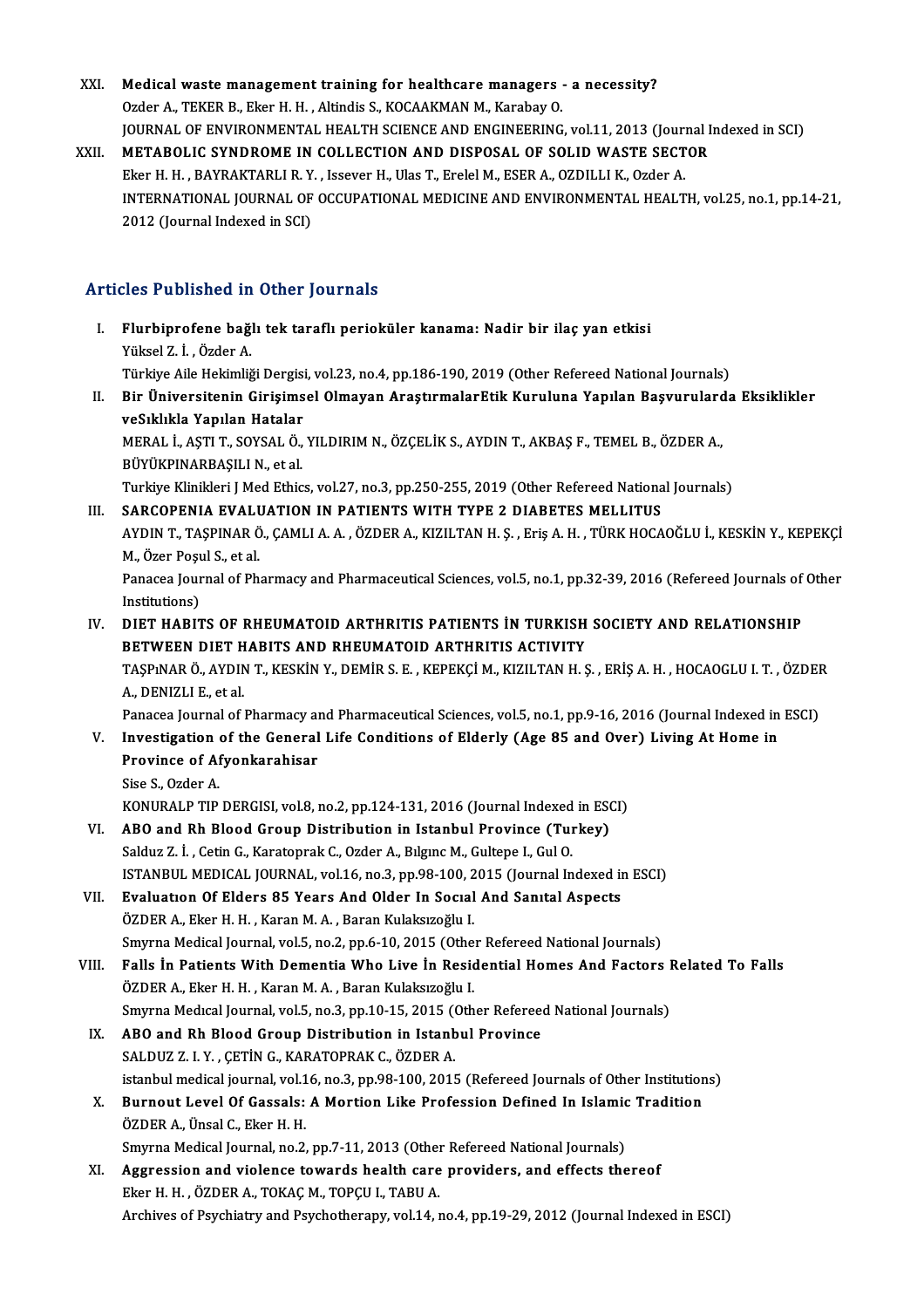XII. Hydrocele Of The Canal Of Nuck: A Rare Cause Of An Inguinal Mass<br>ÖZDEP A, Kolaya M **Hydrocele Of The (**<br>ÖZDER A., Kalaycı M.<br>JOUPNAL OF ACADE! JOURNAL OF ACADEMIC EMERGENCY MEDICINE CASE REPORTS, vol.3, no.4, pp.126-128, 2012 (Other Refereed<br>National Iournals) ÖZDER A., Kalaycı M. JOURNAL OF ACADEMIC EMERGENCY MEDICINE CASE REPORTS, vol.3, no.4, pp.126-128<br>National Journals)<br>XIII. The Awareness On Patients' Rights: Results Of A Survey On Healthcare Givers<br>ÖZDER A Flex H H Tokes M National Journals)<br>The Awareness On Patients'<br>ÖZDER A., Eker H. H. , Tokaç M.<br>Sakarya Medical Journal, no 2 , The Awareness On Patients' Rights: Results Of A Survey On Healthcare Give<br>ÖZDER A., Eker H. H. , Tokaç M.<br>Sakarya Medical Journal, no.2, pp.21-29, 2012 (National Refreed University Journal)<br>P.r. Egytyn V.e Arastyrna Hastan ÖZDER A., Eker H. H. , Tokaç M.<br>Sakarya Medical Journal, no.2, pp.21-29, 2012 (National Refr<br>XIV. Bır Egıtım Ve Arastırma Hastanesındeki Sıddet Sıklıgı<br>ÖZDER A., Eker H. H. , Topcu İ. Sakarya Medical Journal, no.2, pp.21-29, 2012 (National Refreed University Journal) Bır Egitim Ve Arastirma Hastanesindeki Siddet Sikligi<br>ÖZDER A., Eker H. H. , Topçu İ.<br>BİDDER Tıp Bilimleri Dergisi, vol.3, no.3, pp.16-22, 2011 (Other Refereed National Journals)<br>Fyaluation Of Hand Hygiona Practices And Ha ÖZDER A., Eker H. H. , Topçu İ.<br>BİDDER Tıp Bilimleri Dergisi, vol.3, no.3, pp.16-22, 2011 (Other Refereed National Journals)<br>XV. Evaluation Of Hand Hygiene Practices And Use Of Protective Equipments Of Servants Working BİDDER Tıp Bilimleri Dergisi, vol.3, n<br>Evaluation Of Hand Hygiene Pra<br>Training And Research Hospital<br>ÖZDEP A. Eker H. H., Sebinëz T Evaluation Of Hand Hygiene<br>Training And Research Hosp<br>ÖZDER A., Eker H. H. , Şahinöz T.<br>Sakarva Madisal Jaurnal vol 1 n

Training And Research Hospital<br>ÖZDER A., Eker H. H. , Şahinöz T.<br>Sakarya Medical Journal, vol.1, no.2, pp.46-53, 2011 (National Refreed University Journal)

### Books&Book Chapters

I. Aile Hekimliğinde Her Yönüyle Beslenme ÖzderA.,YüzbaşıoğluM.,BolatE. Aile Hekimliğinde Her Yönüyle Besle<br>Özder A., Yüzbaşıoğlu M., Bolat E.<br>Türkiye Klinikleri Yayınevi, Ankara, 2021<br>Aile Hekimliği Türkiye Klinikleri Yay<br>Aile Hekimliği<br>Yüksel Z. İ. , Özder A.<br>in: TIP DALLAPINDA

## II. Aile Hekimliği<br>Yüksel Z. İ. , Özder A.

Aile Hekimliği<br>Yüksel Z. İ. , Özder A.<br>in: TIP DALLARINDAKİ GELİŞMELERİN TARİHİ, Hakan Ertin Ahmet Salduz Zeyneb İrem Yüksel Salduz, Editor,<br>Havat Yavınları, İstanbul, pp.225, 246, 2021 Yüksel Z. İ. , Özder A.<br>in: TIP DALLARINDAKİ GELİŞMELERİN TAR<br>Hayat Yayınları, İstanbul, pp.235-246, 2021<br>Pandamida Aila Hakimliği in: TIP DALLARINDAKİ GELİŞ<br>Hayat Yayınları, İstanbul, pp.<br>III. Pandemide Aile Hekimliği<br>Örder A Hayat Ya<br>**Pandem**<br>Özder A.

Pandemide Aile Hekimliği<br>Özder A.<br>in: COVİD-19 PANDEMİSİNDE Hastalık/Hastane Yönetimi, Teoman Aydın, Editor, Genel Yayınevi, İstanbul, pp.150-<br>155, 2021 Özder A.<br>in: COVİD-1<br>155, 2021<br>Hinartana in: COVID-19 PAI<br>155, 2021<br>IV. Hipertansiyon<br>ÖZDEP A 155, 2021<br>Hipertan<br>ÖZDER A.

Hipertansiyon<br>ÖZDER A.<br>in: Sağlıklı Beslenme, Eker HH, Bayır AG, Editor, Nobel Yayın Dağıtım, İstanbul, pp.58-60, 2015<br>YASLILARDA RESLENME

## ÖZDER A.<br>in: Sağlıklı Beslenme, Eker H<br>V. **YAŞLILARDA BESLENME**<br>Özder A. in: Sağlık<br>**YAŞLIL***I*<br>Özder A.

in: "YAŞLILARA BAKIM, İSTİHDAMA KATILIM" PROJESİ YAŞLI-HASTA BAKIMI EĞİTİMLERİ DERS NOTLARI, Doç. Dr. Hasan Hüseyin EKER, Editor, Mavi Ofset, İstanbul, pp.235-240, 2012

### Refereed Congress / Symposium Publications in Proceedings

I. Ev izolasyonuna alınan hastaların covid-19 enfeksiyonu ve temas ile ilgili bilgi, tutumve davranışları Baktır Altuntaş S., Yüksel Salduz Z. İ., Altuntaş B., Özder A. Ev izolasyonuna alınan hastaların covid-19 enfeksiyonu ve temas ile ilgili bilgi, tutum<br>Baktır Altuntaş S., Yüksel Salduz Z. İ. , Altuntaş B., Özder A.<br>10. International Trakya Family Medicine Congress, Edirne, Turkey, 25

Baktır Altuntaş S., Yüksel Salduz Z. İ. , Altuntaş B., Özder A.<br>10. International Trakya Family Medicine Congress, Edirne, Turkey, 25 - 27 March 2021, pp.287<br>II. Evaluation of Cognitive Functions in Hemodialysis versus 10 In<br><mark>Evalu</mark><br>CKD<br>ÖZDE Evaluation of Cognitive Functions in Hemodialysis versus |<br>CKD<br>ÖZDER A., SALDUZ Z. I. Y. , DELİGÖZ BİLDACI Y., KAZANCIOĞLU R.<br>KIDNEV WEEK 2017. NEW ORLEANS United States Of America 21 CKD<br>ÖZDER A., SALDUZ Z. I. Y. , DELİGÖZ BİLDACI Y., KAZANCIOĞLU R.<br>KIDNEY WEEK 2017, NEW ORLEANS, United States Of America, 31 October - 05 November 2017, vol.28, pp.1050<br>Hamevreların Hylyi Ve Yasam Kalitasına Etki Edan Fa

ÖZDER A., SALDUZ Z. I. Y., DELİGÖZ BİLDACI Y., KAZANCIOĞLU R.<br>KIDNEY WEEK 2017, NEW ORLEANS, United States Of America, 31 C<br>III. Hemsirelerin Uyku Ve Yasam Kalitesine Etki Eden Faktörler<br>ÖZDER A. Ekor H. H KIDNEY WEEK 2017,<br>Hemsirelerin Uyku<br>ÖZDER A., Eker H. H.<br>17 Ulucal Hall: Saglig III. Hemsırelerin Uyku Ve Yasam Kalitesine Etki Eden Faktörler<br>ÖZDER A., Eker H. H.<br>17.Ulusal Halk Saglıgı Kongresi, Trabzon, Turkey, 21 October 2014, pp.21-22

IV. Ikı Uçlu DuygudurumBozuklugunda Relaps Ve Rekürrens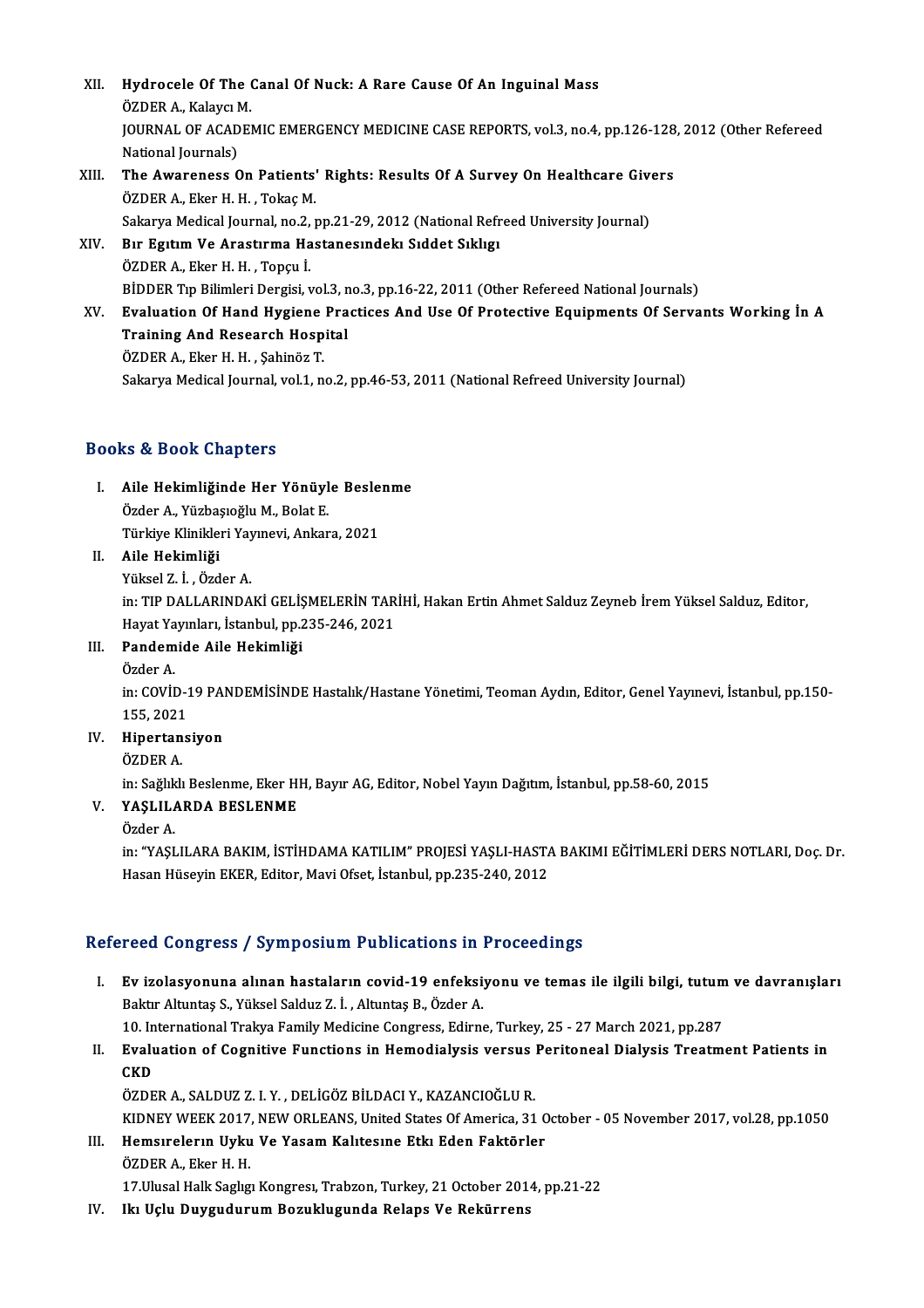ÖZDERA.

ÖZDER A.<br>8.Aile Hekimliği Güz Okulu, Antalya, Turkey, 24 September 2014, pp.200<br>Fekal impeksiyene baslı spentan kalen perferesyenu

- ÖZDER A.<br>8.Aile Hekimliği Güz Okulu, Antalya, Turkey, 24 September 20<br>V. Fekal impaksiyona baglı spontan kolon perforasyonu<br>KALAYCLM, ÖZDER A. TOPRAK D. 8.Aile Hekimliği Güz Okulu, Antalya<br>Fekal impaksiyona baglı sponta<br>KALAYCI M., ÖZDER A., TOPRAK D.<br>9 AİLE HEKİMI İĞİ CÜZ OKULU T... Fekal impaksiyona baglı spontan kolon perforasyonu<br>KALAYCI M., ÖZDER A., TOPRAK D.<br>8.AİLE HEKİMLİĞİ GÜZ OKULU, Turkey, 24 - 28 September 2014<br>Bırıncı Basamakta Tın 2 Dışbet Mellituslu Hastalarda D.V.
- KALAYCI M., ÖZDER A., TOPRAK D.<br>8.AİLE HEKİMLİĞİ GÜZ OKULU, Turkey, 24 28 September 2014<br>VI. Bırıncı Basamakta Tıp 2 Dıabet Mellituslu Hastalarda D Vıtamını Düzeyleri<br>ÖZDEP A. Ekor H. H. Bilgine M. 8.AİLE HEKİMLİĞİ GÜZ OKULU,<br>Bırıncı Basamakta Tıp 2 Dıal<br>ÖZDER A., Eker H. H. , Bilginç M.<br>8 Aile Hekimliği Güz Olulu, Antal Bırıncı Basamakta Tıp 2 Dıabet Mellıtuslu Hastalarda D Vıtamır<br>ÖZDER A., Eker H. H. , Bilginç M.<br>8.Aile Hekimliği Güz Okulu, Antalya, Turkey, 24 September 2014, pp.40<br>KADIN NUCK KANALI HIDROSELI NADIR KASIKTA KITI ENEDEN ÖZDER A., Eker H. H. , Bilginç M.<br>8.Aile Hekimliği Güz Okulu, Antalya, Turkey, 24 September 2014, pp.40<br>VII. KADIN NUCK KANALI HIDROSELI NADIR KASIKTA KITLENEDENI<br>KALAYCI M.. ÖZDER A. 8. Aile Hekimliği Güz Okulu, Antalya, Turkey, 24 September 2014, pp. 40
- 8.AİLE HEKİMLİĞİ GÜZ OKULU, Turkey, 24 28 September 2014
- VIII. Tıp 2 Diabetes Mellituslu Ve Bozulmus Açlık Glukozu Olan Hastalarda Ortalama Trombosit Hacmının 8.AİLE HEKİMLİĞİ GÜZ OKULU, Turkey, 24 - 28 September 2014<br>Tıp 2 Dıabetes Mellıtuslu Ve Bozulmus Açlık Glukozu Olan H<br>Arastırılması: Bırıncı Basamakta Malıyet Etkın Bır Araç Mı?.<br>ÖZDEP A. Ekar H. H Tıp 2 Dıabetes Mel<br>Arastırılması: Bırıı<br>ÖZDER A., Eker H. H.<br>8 Aile Helrimliği Güz ( Arastırılması: Bırıncı Basamakta Malıyet Etkın Bır Araç Mı?.<br>ÖZDER A., Eker H. H.<br>8.Aile Hekimliği Güz Okulu, Antalya, Turkey, 24 September 2014, pp.2292-2297<br>Türkum'da T2DM Hestelarında Görülen Lınıd Profili Anarmallıklar
	- ÖZDER A., Eker H. H.<br>8.Aile Hekimliği Güz Okulu, Antalya, Turkey, 24 September 2014, pp.2292-2297<br>IX. Türkıye'de T2DM Hastalarında Görülen Lıpıd Profilı Anormallıklerı: Bırıncı Basamaktan Sonuçlar<br>ÖZDER A. 8.Aile Hek<br><mark>Türkıye'</mark><br>ÖZDER A. Türkıye'de T2DM Hastalarında Görülen Lıpıd Profili Anormallık<br>ÖZDER A.<br>8.Aile Hekimliği Güz Okulu, Antalya, Turkey, 24 September 2014, pp.150<br>Akademieven Hekimler Anasında Gündüz Asını Uykululuk Preval

ÖZDER A.<br>8.Aile Hekimliği Güz Okulu, Antalya, Turkey, 24 September 2014, pp.150<br>X. Akademısyen Hekımler Arasında Gündüz Asırı Uykululuk Prevalansı Ve Yasam Kalıtesıyle Meslekı<br>Perfermana Üzerindeli Etlisi 8.Aile Hekimliği Güz Okulu, Antaly<br>Akademısyen Hekimler Arasır<br>Performans Üzerındeki Etkısı<br>ÖZDEP A. Ekar H. H Akademisyen Heki<br>Performans Üzerir<br>ÖZDER A., Eker H. H.<br>8 Aile Hekimliği Güz ( 9. **Performans Üzerındekı Etkısı**<br>ÖZDER A., Eker H. H.<br>8.Aile Hekimliği Güz Okulu, Antalya, Turkey, 24 September 2014, pp.45

ÖZDER A., Eker H. H.<br>8.Aile Hekimliği Güz Okulu, Antalya, Turkey, 24 September 2014, pp.45<br>XI. Bırıncı Basamakta Dıabet Hastalarının Iyılık Halı ve Depresyon Durumları<br>ÖZDER A 8.Aile Hek<br>Bırıncı B<br>ÖZDER A. Bırıncı Basamakta Dıabet Hastalarının Iyılık Halı ve Depresyon Durum<br>ÖZDER A.<br>8.Aile Hekimliği Güz Okulu, Antalya, Turkey, 24 September 2014, pp.1381-1387<br>Tın 2 Dışbatas Mallıtuslu Hastalarda Yasam Kalıtası Ve Tadayı Mampu

8. Aile Hekimliği Güz Okulu, Antalya, Turkey, 24 September 2014, pp. 1381-1387

# ÖZDER A.<br>8.Aile Hekimliği Güz Okulu, Antalya, Turkey, 24 September 2014, pp.1381-1387<br>XII. Tıp 2 Dıabetes Mellıtuslu Hastalarda Yasam Kalıtesı Ve Tedavı Memnunıyetı: Bırıncı Basamaktan<br>Sonuclar S<mark>onuçlar</mark><br>ÖZDER A., Şekeroğlu M., Eker H. H.<br>8.Aile Hekimliği Güz Okulu, Antalya, Turkey, 24 September 2014, pp.152<br>UNDERNUTRITION AS A RISK FACTOR FOR MORTALUTY IN OLDE

ÖZDER A., Şekeroğlu M., Eker H. H.

### XIII. UNDERNUTRITION AS A RISK FACTOR FOR MORTALITY IN OLDER HYPERTENSIVE PATIENTS<br>Engin S., ÖZDER A., Ersoy S. 8.Aile Hekimliği Güz Okulu, *İ*<br>UNDERNUTRITION AS A<br>Engin S., ÖZDER A., Ersoy S.<br>World Hynortonsion Congre UNDERNUTRITION AS A RISK FACTOR FOR MORTALITY IN OLDER H<br>Engin S., ÖZDER A., Ersoy S.<br>World Hypertension Congress 2013, İstanbul, Turkey, 27 June 2013, pp.199<br>ISOLATED SYSTOLIC UVPERTENSION AND RELATED VARIABLES IN

## XIV. ISOLATED SYSTOLIC HYPERTENSION AND RELATED VARIABLES IN OLDER PATIENTS EXAMINED IN<br>A FAMILY PRACTICE CENTER World Hypertension Congress 20<br>ISOLATED SYSTOLIC HYPERTE<br>A FAMILY PRACTICE CENTER<br>Engin S. Execu S. ÖZDER A A FAMILY PRACTICE CENTER<br>Engin S., Ersoy S., ÖZDER A.<br>World Hypertension Congress 2013, İstanbul, Turkey, 27 June 2013, pp.121<br>Petermination of Ideas of Batients with Chronis Lewer Bask Rain Al

EnginS.,Ersoy S.,ÖZDERA.

## Engin S., Ersoy S., ÖZDER A.<br>World Hypertension Congress 2013, İstanbul, Turkey, 27 June 2013, pp.121<br>XV. Determination of Ideas of Patients with Chronic Lower Back Pain About Surgical Treatment<br>ÖZDER A. Calis lhis K. World Hypertension Congress<br>Determination of Ideas of P<br>ÖZDER A., Calis Ibis K., Aslan A.<br>9. Asian Congress of Neurolegi Determination of Ideas of Patients with Chronic Lower Back Pain About Surgical Tro<br>ÖZDER A., Calis Ibis K., Aslan A.<br>9. Asian Congress of Neurological Surgeons, İstanbul, Turkey, 02 September 2012, pp.247-248

9. Asian Congress of Neurological Surgeons, İstanbul, Turkey, 02 September 2012, pp.247-248<br>Activities in Scientific Journals

Türkiye Klinikleri Tıp Bilimleri Dergisi, Special Issue Editor, 2019 - 2019

# Turkiye Kiinikieri Tip Bilimieri Dergisi, Special Issue Editor, 201<br>Memberships / Tasks in Scientific Organizations Me<mark>mberships / Tasks in Sc</mark>:<br>TAHUD, Member, 2018 - Continues